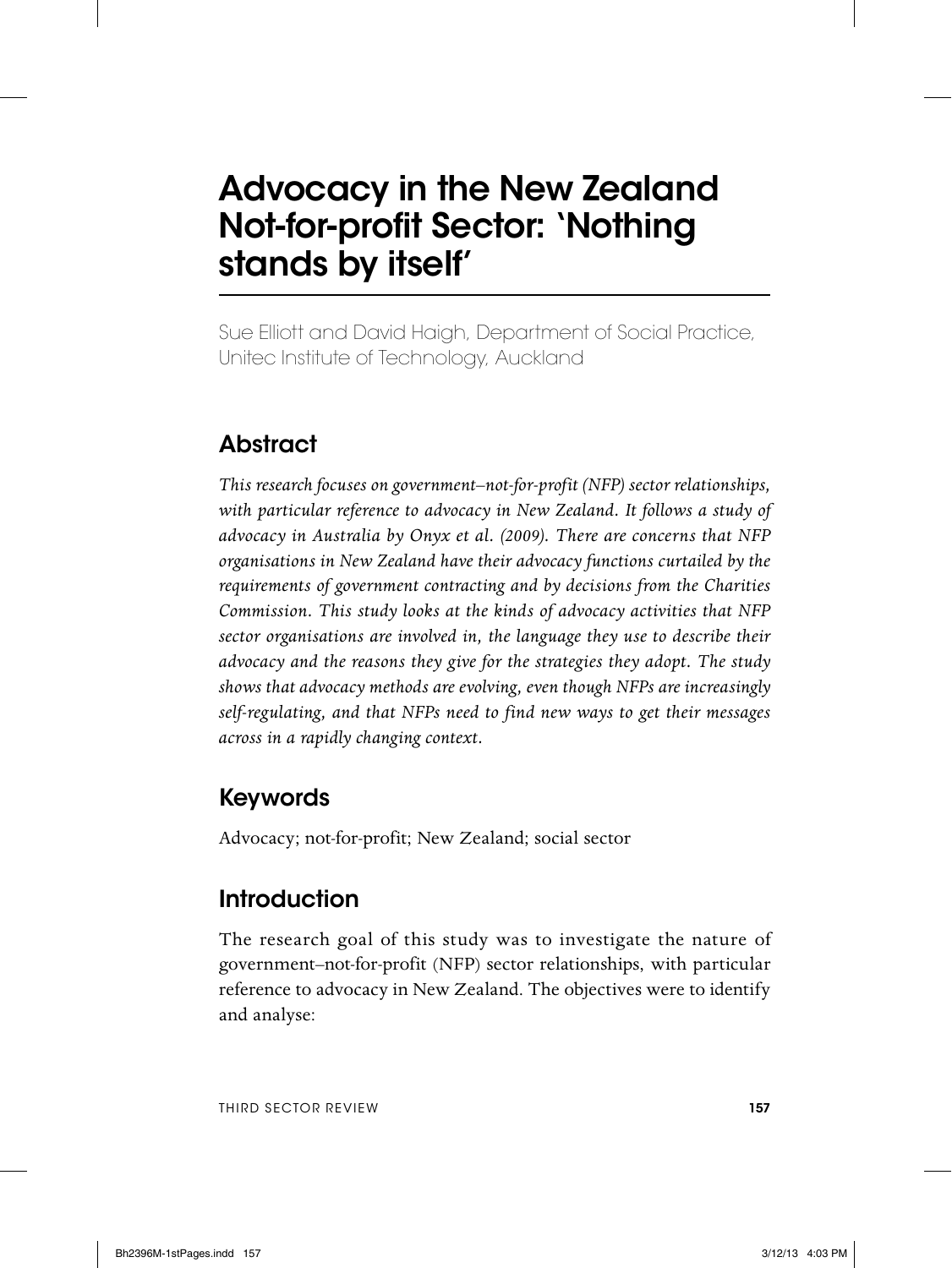- the kinds of advocacy activities used by NFP sector organisations involved in social and health promotion services in Auckland, Wellington and Waikato;
- the kinds of language used to describe these activities; and
- the reasons given for the strategies adopted.

Leaving aside the public health area, there is little information on the advocacy activities of organisations in the NFP sector in New Zealand. International research does not always transfer to New Zealand, due to its different history and culture and the size of its sector. Research by Onyx et al. (2009) analysed strategies used by NFPs in New South Wales and Queensland to promote advocacy, and considered the advocacy language used by NFPs and the reasons they adopt their strategies. As in New Zealand, the Australian environment in which NFPs operate has been greatly influenced by the government contracting the NFP sector to deliver social services, resulting in contractual relationships between government and the NFP sector. Individual NFPs are sometimes reluctant to openly and vigorously challenge government policies. However, Onyx et al. (2009) found that new strategies had evolved in New South Wales and Queensland to advocate for the marginalised. This paper builds on the work of Onyx et al. (2009) and compares advocacy in the New Zealand sector with the results of the Australian study.

Onyx et al. (2008: 632) define advocacy as 'active interventions by organisations on behalf of the collective interests they represent, that have the explicit goal of influencing public policy or decisions of any institutional elite' – as opposed to those activities carried out on behalf of individual clients.

This paper also focuses on NFPs that carry out service-delivery functions in the health and social sectors, as they are more likely to have contractual relationships with government. It is this area of complexity that needs to be studied.

Advocacy is important because it helps fulfil any stated constitutional role of organisations, furthers the advancement of participative democracy and strengthens civil society. According to Edwards (2007), a necessary aspect of civil society is its advocacy role, as played out in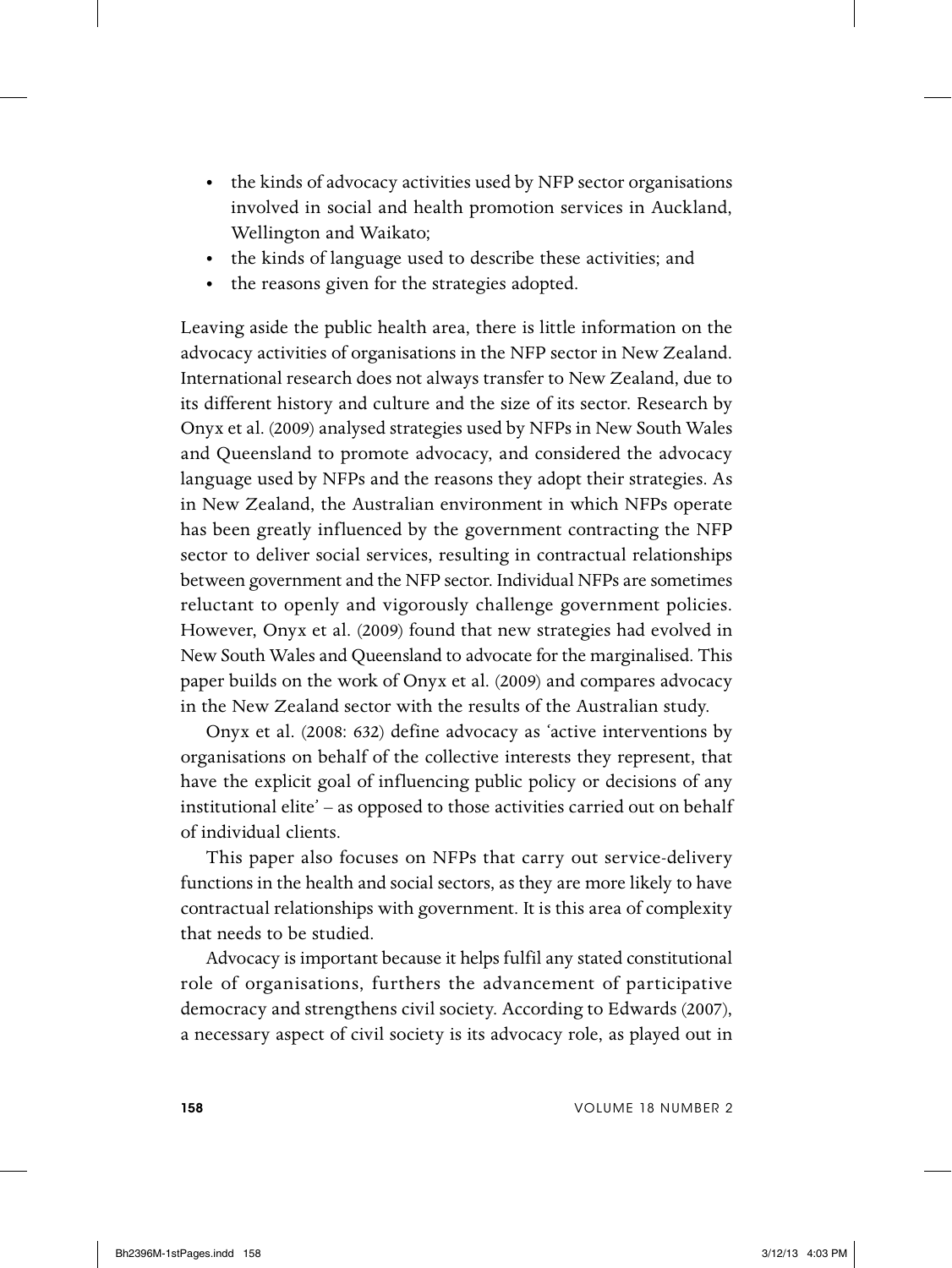the public sphere, where time and space are provided for public debate and education on social issues. In this way, Edwards (2007) argues, civil society has a major influence by providing a dense network of voluntary associations and a healthy public sphere, which helps to promote transparency, accountability, public pressure and the broad diffusion of power – all essential to democracy.

Advocacy, as a form of freedom of opinion and expression, is also a basic human right. Taking a rights-based approach to social service also implies the inclusion of individuals and groups in decisions that affect them (Chrisp 2011: 16). This reveals a tension in advocacy: how far are people supported to speak on their own behalf, versus an agency speaking for them? In this regard, Ife (2008: 174) further stresses the importance of citizenship obligations:

. . . it is also because of the idea of citizenship rights implying citizenship obligation for people to exercise their rights as citizens in a strong, active society, and the obligation to create the condition in which others are able to do the same.

Within the context of new public management theory, the tensions between independence and control of the advocacy role of NFPs is summed up by O'Brien et al (2009: 5): 'Historically and internationally, advocacy is a central role of many non-profit organisations. Performing this role can create tensions between non-profit organisations and government, particularly when non-profits receive a large proportion of their funding from the state.'

In the United States, Crutchfield & McLeod Grant (2008: 21) highlight the importance of advocacy as a key attribute of successful NFPs, as illustrated in the quote below:

High impact organisations . . . may start out providing great programs, but eventually they realise that they cannot achieve systemic change through service delivery alone. So they add policy advocacy to access government resources or change legislation, thus expanding their impact.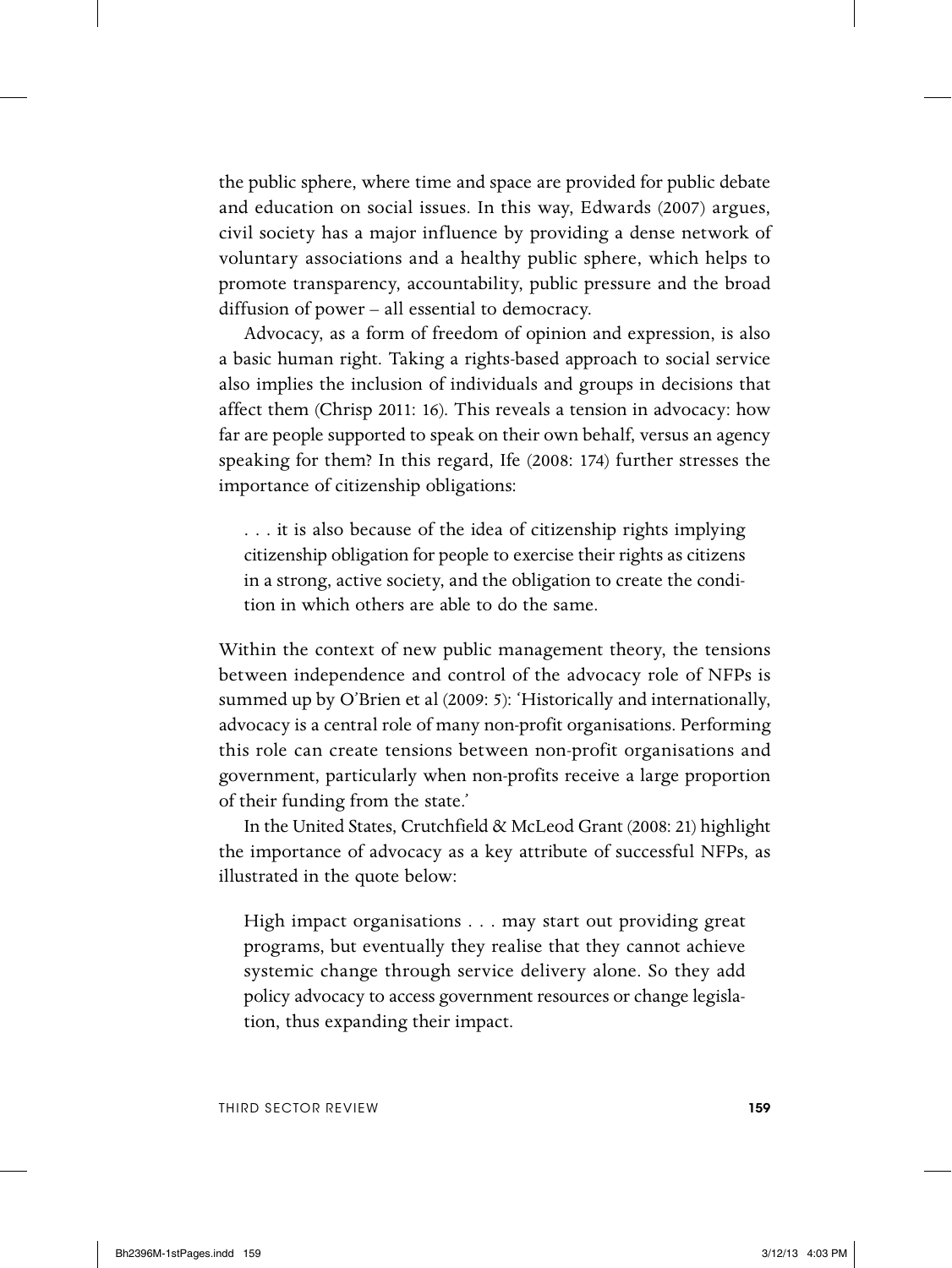#### **The New Zealand NFP Sector**

Sanders et al. (2008), in analysing the New Zealand NFP sector, found it was a NZ\$9.8-billion industry, representing 4.9% of the nation's GDP and 9.8% of the workforce. The New Zealand NFP sector receives only 25% of its revenue from the government, compared with Australia's, which received 34%. Further, Tennant et al. (2006) argue that, in spite of the state sector predominantly providing health, education and welfare services, since the late 1930s the New Zealand NFP sector has also grown. This is due to a number of historic and political events, such as government funding even prior to the contracting system of various religious and welfare services, the growth of new community organisations to provide special social services for specific groups, and the development of Maori organisations with the formation of *iwi-* and *hapu*-based agencies and urban Maori authorities.

By the late 1980s, NFPs were active and ready to take on service contracts from government, which, twenty years on, have become an essential part of the delivery of state social services.

#### **Government and NFP Sector Relationships**

Since the 1980s, relationships between government and the NFP sector in New Zealand have been through a number of key phases. The *State Services Act* (1988) and the *Public Finance Act* (1989) clarified the concept and increased contracting and accountability to the state sector. Chief executive officers (CEOs) of government departments were now under contracts with the responsible minister. CEOs were required to meet purchase and performance agreements, which were linked to financial reporting. The requirement that the public service provide good, free and frank advice could be seen as less important than the requirement that it meet service specifications. Government preference for contracting with NFPs rather than providing grants-in-aid was part of the neoliberal agenda. O'Brien et al. (2009) identified three phases in government–NFP sector relationships. These are: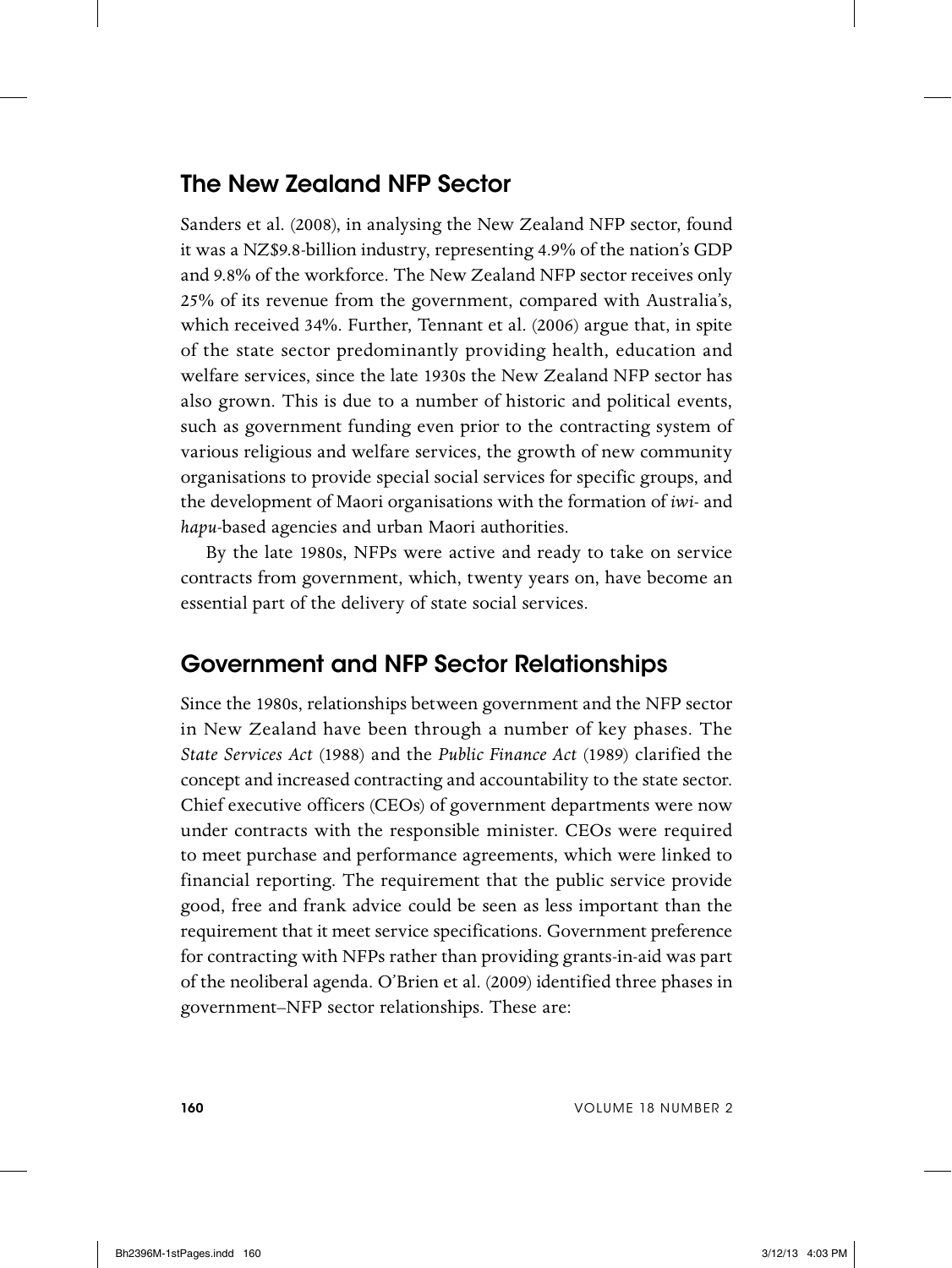- 1. The 1980s to the mid-1990s: This period of rapid reform of social and economic structures introduced contracting regimes between government agencies and NFPs. Simultaneously, questions were asked within the NFP sector about the disparity of power relations between the two.
- 2. The late 1990s: New Zealand followed the lead given by Britain's New Labour government led by Tony Blair in recognising the need to nurture government–NFP relations as a key policy platform. As Giddens (1998: 78) suggested, 'The fostering of an active civil society is a basic part of politics of the third way.' Similarly, in New Zealand terms like 'social capital' and 'social cohesion' became part of the government lexicon.
- 3. 2000 to the present: The Labour-led government elected in 1999 took steps to rebuild the government–NFP sector relationship. The four key initiatives undertaken taken were:
	- i. The establishment of the Community & Voluntary Sector Working Party to report on the relationships and suggest improvements; this revealed NFPs' distrust of government and their exclusion from policy decision-making.
	- ii. The 'Statement of Government Intent', designed to improve relationships, was signed in 2001. In 2010, under the National-led government, this was replaced by a new accord: *Kia Tutahi*, which was promoted and signed by a number of NFPs and government.
	- iii. The establishment of the Office for the Community & Voluntary Sector, with the aim of building stronger relations over time.
	- iv. The establishment of the Charities Commission, under the *Charities Act* (2005), to register and monitor charitable organisations. In 2012 the Charities Commission was incorporated into the Department of Internal Affairs.

The non-registration or deregistration of around 120 NFPs (Barker & Yesberg 2011) by the Charities Commission caused deep concern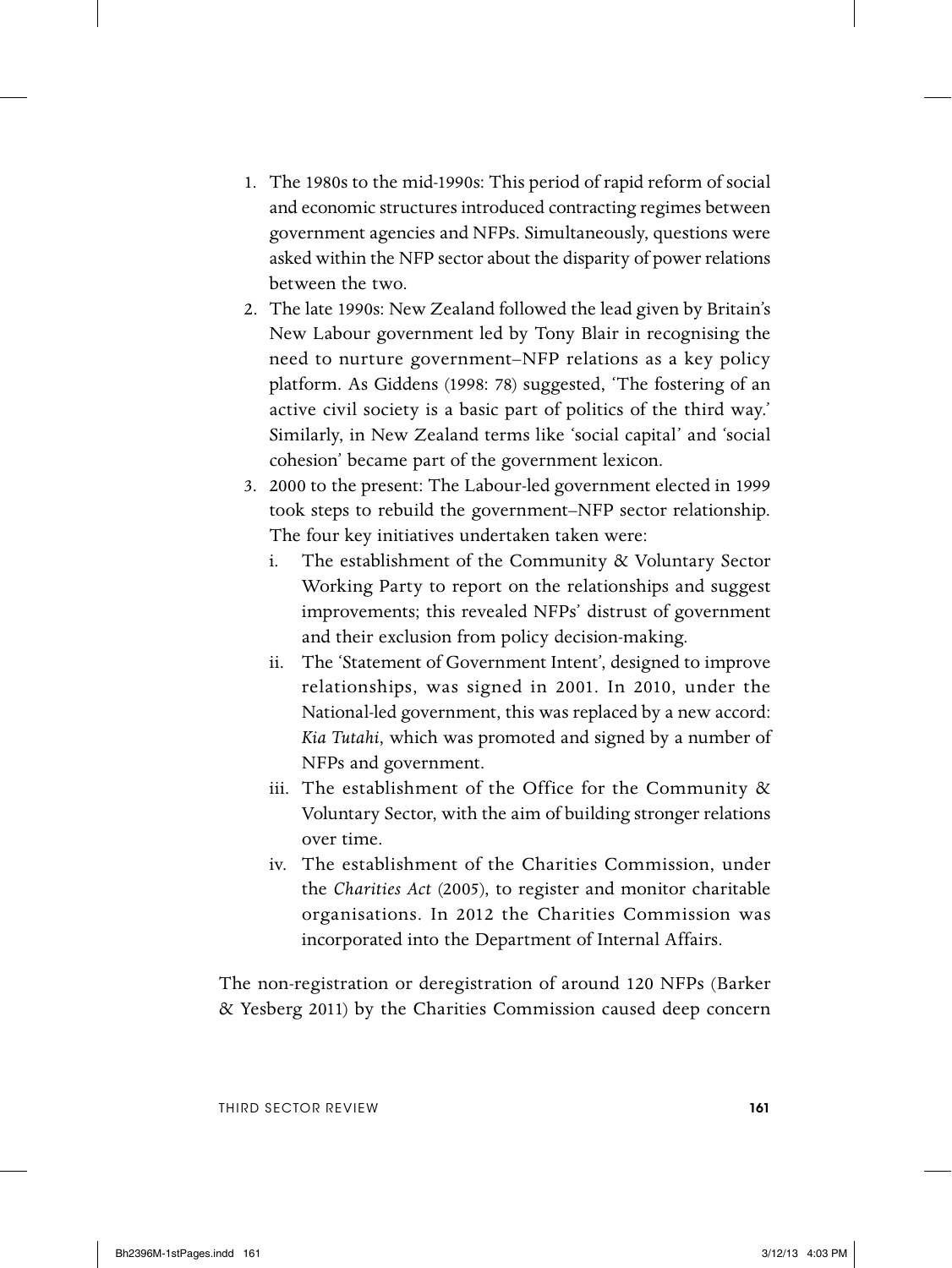within the NFP sector. The two important tests applied by the Charities Commission that were not met to their satisfaction were:

- 1. The English *Charitable Uses Act* (1601), which sought to ensure that charitable resources were used for charitable purposes and which listed the types of charities at that point in time.
- 2. New Zealand court decisions, which require purposes to be beneficial to the community. On this basis, the Charities Commission has produced advice on the types of activities that could be said to provide benefits to the community.

These two tests are, however, restricted to activities that involve actually providing services or facilities. In March 2008 the Charities Commission adopted the England and Wales position that every charity must have a public benefit as its prime role in relation to advocacy.

An organisation qualifies for Charities Commission registration if its political advocacy activities are ancillary to its main purpose; that is, if it provides a service or facility. If the main purpose is considered political – such as addressing child poverty through advocacy – then the organisation would not qualify for registration. This has serious consequences for unregistered NFPs, such as loss of tax concessions. The Charities Commission's interpretation on this issue is considered to be 'narrow and technical' in an opinion by Chen & Barker (2011), law specialists to the Association of NGOs of Aotearoa. The opinion urges speedy reform of the *Charities Act* (2005), in order to broaden the interpretation of the definition of 'charitable purpose'.

At the same time, government agencies were providing advice and guidelines for correct contracting: Treasury (2001), the Office of the Auditor General (2006), the State Services Commission (2003) and the Ministry of Social Development (2006). Interestingly, the latter stressed the need for a return to greater flexibility and use of grants-in-aid for low-risk activities.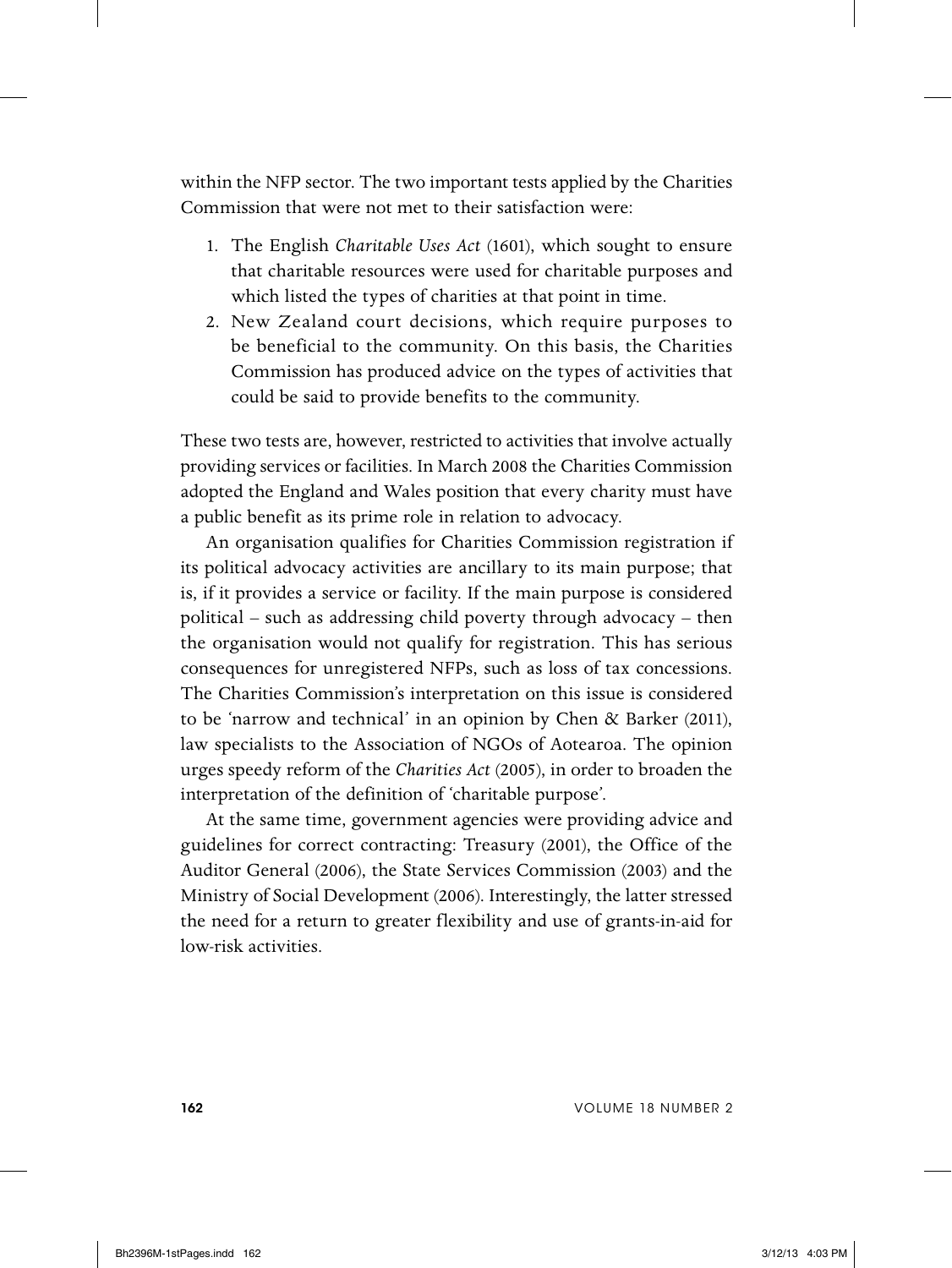## **Advocacy Strategies**

NFPs have used a variety of strategies to advocate for social change. Bradford (2004: 1) argued that:

Most NGOs worth their salt do have an advocacy role, whether it's making submissions to Select Committees or local Councils on relevant legislation and bylaws, putting out newsletters which critique Government in their policy area, making submissions in the local media or a host of other activities.

This point is supported by Driscoll (2009: 3), who stated that advocacy (to support a charitable purpose) can be extensive:

An organisation could testify on behalf of a charity at a public hearing on a law or policy; an organization could advocate for changing a law or regulation; it could organize a petition or letter writing campaign of its members or supporters to Members of Parliament, Ministers, or Government officials asking them to join a protest; or, it could organize a demonstration.

Samuels (2007: 185) agrees, noting that 'public advocacy is used to signify a broad sweep of practices, ranging from public relations, market research, and report writing to lobbying, public-interest litigation, and civil disobedience'. He goes on to argue that there are three typologies of public advocacy – political, managerial and technical – and that the one used will depend on the beliefs and backgrounds of people and organisations. One difficulty in engaging in direct lobbying lies in the cost for NFPs of gaining access to decision-makers at opportune times. Also, lobbying may not fit comfortably with many NFPs that want to ensure they are including members and clients in the process of advocacy.

Onyx et al. (2009: 46) argue that advocacy strategies can be viewed along a continuum between radical and institutional approaches. 'Radical advocacy,' they write, 'is associated with external democratic processes that are overtly political and therefore open to contestation.' Institutional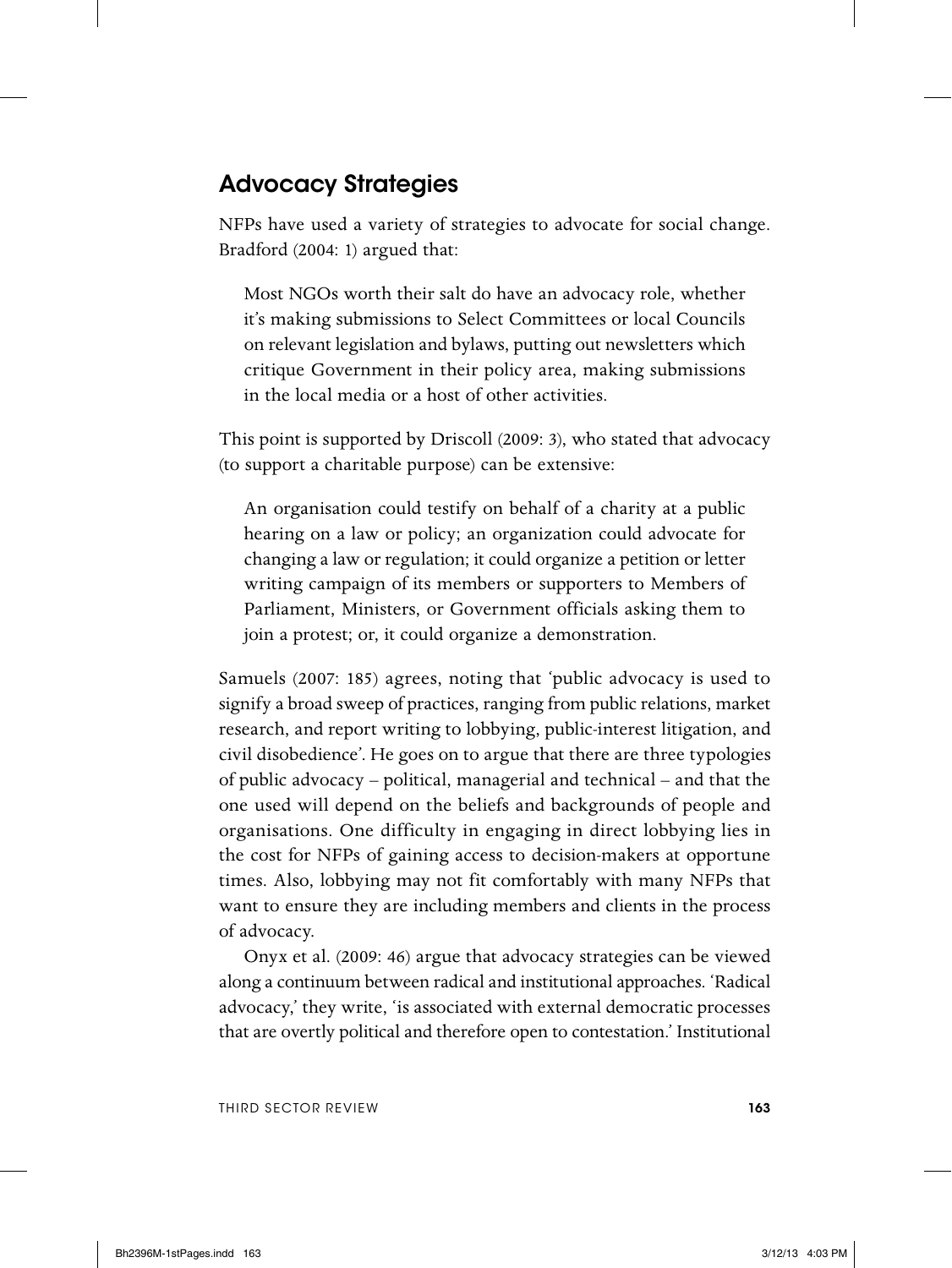approaches, on the other hand are more elitist, involving only the executives of the two institutions: NFP professionals and government decision-makers. They point out that most approaches fall between the two extremes. According to Onyx et al. (2009), the danger of relying solely on institutional forms of advocacy lies in excluding clients, members and constituents from democratic processes, and using only elite professionals to represent their members' interests. This point is supported by Samuels (2007: 192), who said: 'If public advocacy is not rooted in grassroots realities . . . the voice of the marginalized is increasingly likely to be appropriated by urban (or international) elites who have the necessary information and skills.'

Blaiklock (2010), when executive director of the New Zealand Health Promotion Forum, suggested that approaches to advocacy should include building alliances and relationships within the sector, involving people's values, emotions and intellect, and including 'common cause' values such as responsibility towards one another and the natural world.

Public health researchers Casswell et al. (1993) noted that providing valid social research to policy-keepers does not necessarily change policy. They went on to argue that research should be methodologically beyond question, following which researchers have a duty to actively disseminate their results widely.

These approaches are consistent with the work of Onyx et al. (2009), which suggests a range of advocacy strategies, varying depending on the issue, on the nature of relationships and networks, and on the size and resources of the NFP organisation. In a wide-ranging review of advocacy networks, Acosta (2012: 164) notes their growing importance within the NFP sector. He states:

Local regional or national efforts to achieve policy changes are increasingly taking a 'softer' or more institutional tone, in contrast to a 'harder' or more radical one . . . This is partly due to the diverse commitments citizens' organisations have with local government, either in the form of funding or in co-participation for service delivery or assessment.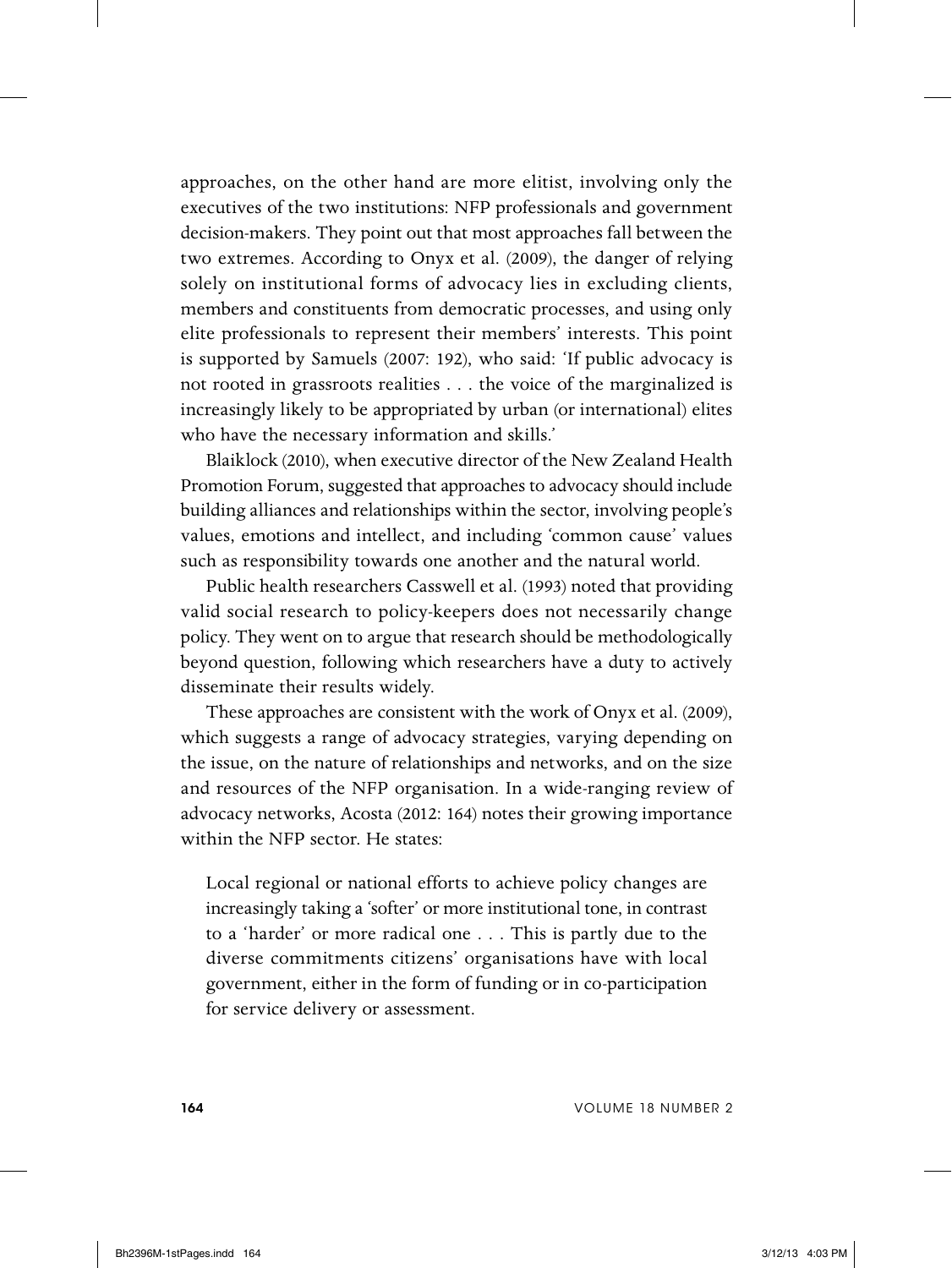Acosta also points out the diversity of such networks and their growing skills in negotiation with external institutions.

#### **Methods**

This study draws on data collected from the most senior manager of eleven NFPs in the New Zealand community and social services sector. The study included three national/umbrella organisations, two social services organisations from the Wellington region, five from the Auckland region and two from the Waikato. The researchers both work part-time as academics, teaching not-for-profit managers, and part-time as independent practitioners and volunteers in the not-for-profit sector.

The research aim was to provide a national perspective, and so organisations were selected from three regions of the country. The researchers' believed that this spread would provide information on a range of advocacy strategies and activities. (National organisations are usually based in Wellington because of the ease of access to central government.) All the organisations included received funding via a government contract (in addition to other funding), employed paid staff, and had a positive reputation and some profile within the sector. They were identified through the researchers' networks and umbrella bodies. All of those which responded were involved in advocacy in some form or other, although all were also concerned to delineate funding for this from their government service-delivery contracts.

In line with the study conducted by Onyx et al (2009), the results presented here are derived from an analysis of the in-depth interviews and a questionnaire which asked all participants to identify the types of advocacy activities in which they were involved. The checklist, which was adapted from the study by Onyx et al. (2009), provided for five categories of activity: advocacy for clients, dealing with government, political change, legal change, and public benefit. Items listed in the questionnaire ranged from institutional advocacy, such as participation in government-sponsored consultation processes, to radical advocacy, such as organising a demonstration.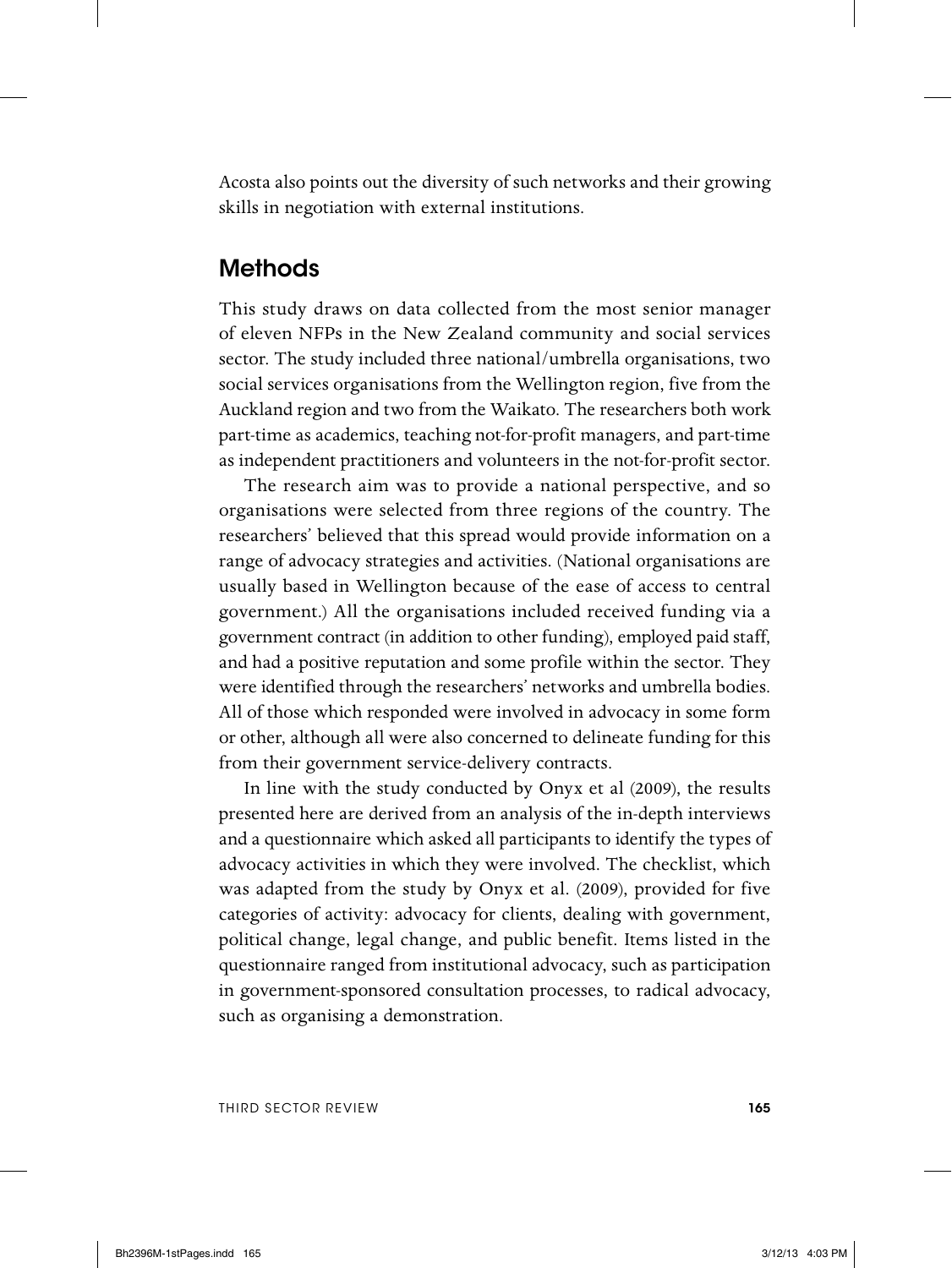The interview data was first analysed according to the terms of the questionnaire, but, as in the Australian study, other discourses emerged that were not in the questionnaire. These included language concerning the market, networks and human rights, revealing a possible emergent form of advocacy as a reaction against legislative restrictions and learning from past actions. The results represent the perceptions of those included in the study based on their experience in their organisations, although the analysis does not identify the organisations or their personnel in order to protect their identities. Many of those included had many years' experience working in the NFP sector and involvement in advocacy.

### **Limitations**

Relevant to the results of this study, we note that the interviews occured during the latter part of 2011, ahead of and immediately after the November elections which returned a National government (which holds a neoliberal position on most social issues) for a second three-year term. The amalgamation of previous local government authorities into the new Auckland Council in late 2010 impacted on all the Aucklandbased organisations. The results reflect the reality of organisations working successfully in this political landscape. They also reflect a 'more generic phenomenon that is explained as third sector responses to global capitalism rather than to particular national or local governments' (Kamat 2004, cited in Onyx et al. 2009). The results are not generalisable across the entire community and social sector because of the relatively small sample size. However, most respondents reflected on the broader advocacy and socio-political and economic environment in which they were operating.

#### **Results**

All the organisations that participated are engaged in advocacy in some way. The most salient emerging trend is that organisations are now far more likely to engage in institutional advocacy than take radical action. Most organisations never take part in demonstrations or rallies,

**166** VOLUME 18 NUMBER 2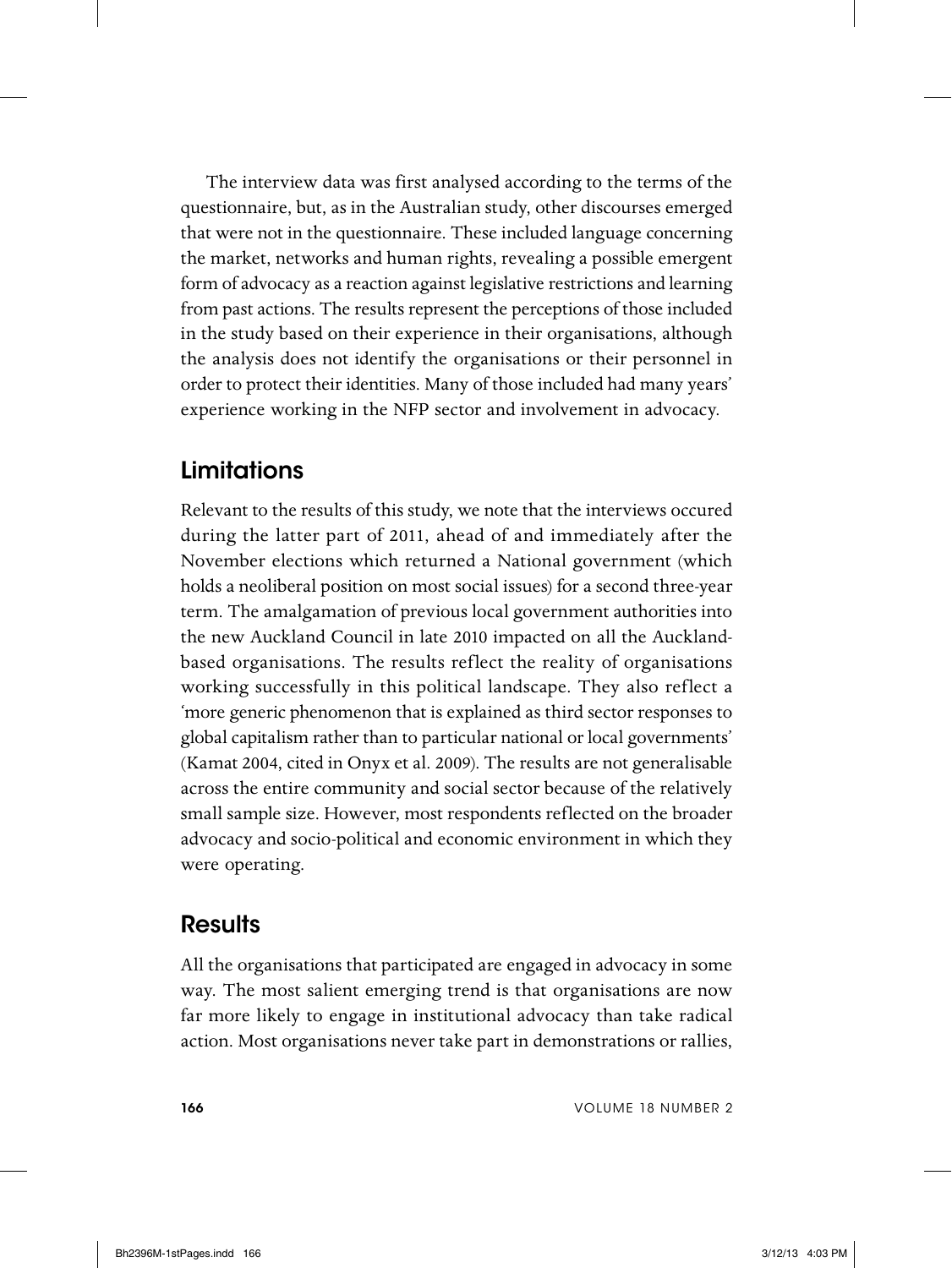although several indicated that, historically, their protest activity was an important component of advocacy. Few now organise or promote boycotts or petitions or engage in other forms of direct action, although they have done so previously. Most use the media to promote their opinions, especially media interviews; over two-thirds use the print media, such as opinion pieces or letters to the editor.

All participants were actively engaged in relationships with government officials. They took part in sponsored consultation/advisory processes, made submissions to various government bodies, contacted public servants or politicians regarding particular issues, scheduled meetings with government officials to express views on a particular issue and sought government support for innovative projects.

In addition to public policy advocacy, all of the social services organisations advocated for individual clients. The most common issues for which clients received support were in securing benefit entitlements and housing. As noted by Crean and Baskerville (2008: 3), these two issues are often linked and are among the most common issues addressed in New Zealand social practitioners' advocacy work. While the majority of advocacy work is carried out by paid staff, support for individual clients was often done by volunteers.

All the organisations included provision of data relating to specific issues and were engaged in research activities. Interview data showed that evidence from research or compilation of data from service users was crucial to underpinning their advocacy. However, few organisations actually carried out research themselves, citing resource constraints as the main barrier to this, as the following examples show: 'We need to present hard evidence'; 'We can be very firm if we marshal information and have research behind us; then the government does listen'; 'We do a little research; research is a luxury we can't afford. Everything is a battle.'

One respondent expressed some scepticism regarding the recent reduction in government funding for social research. 'They know the more social research there is, the more people get informed, and they don't like that.' This quote also highlights the power imbalance between government and the NFP sector, as noted in the literature and discussed below.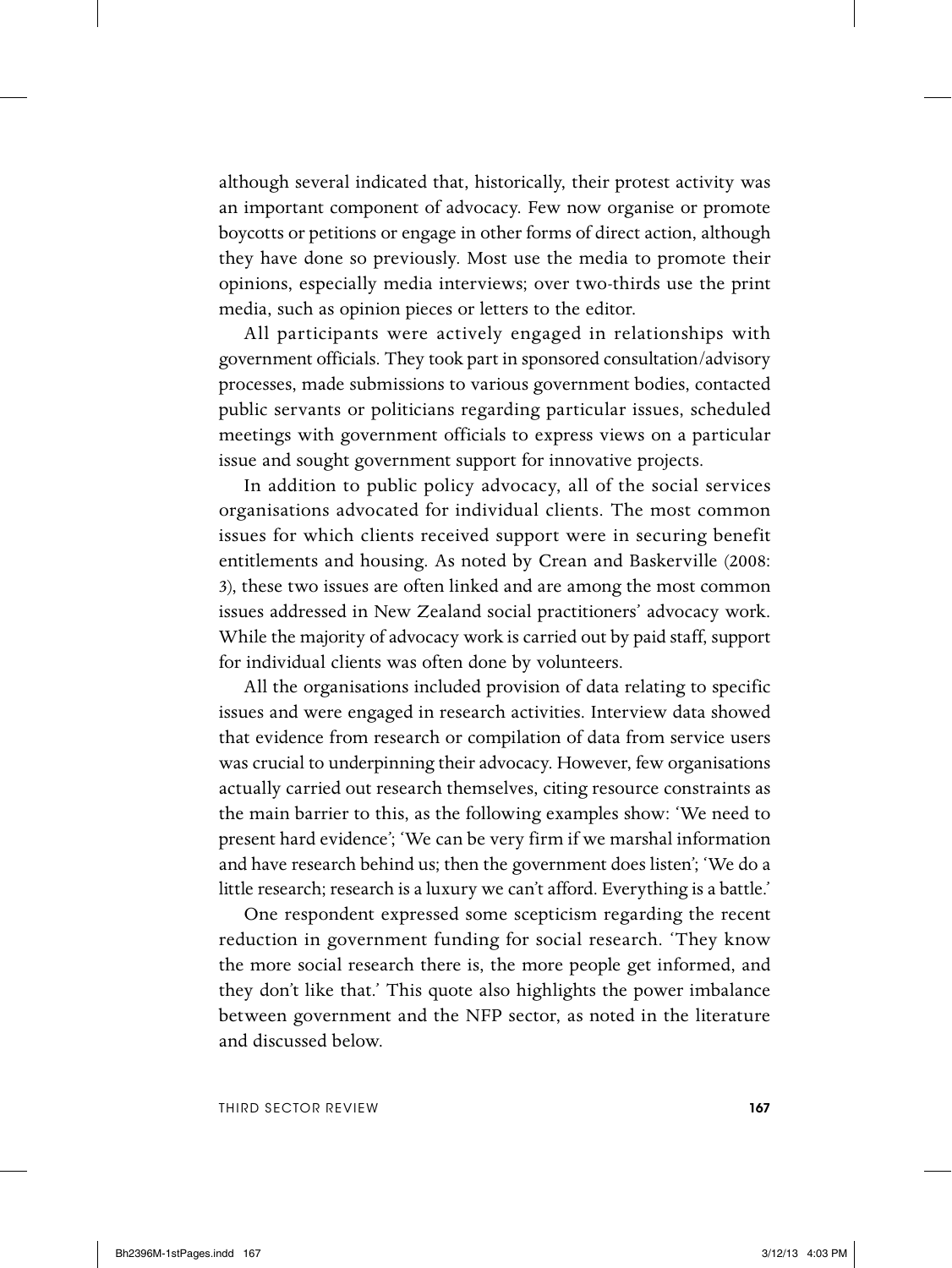Overall, organisations were less likely to be engaged in legal activities than any other category of advocacy. Just over 50% of participants have promoted legal action for or against a particular issue, but from the questionnaires it was unclear if legal advocacy was a current or historical activity.

From the questionnaires, it appears that organisations are wary of involvement in activities to promote political change. This was interesting, given the period in which the research was carried out, and possibly reflects the parameters of Charities Commission proscribed activities. Again, it is difficult to determine if those that indicated they encouraged people to vote for or against a particular issue or for particular candidates/parties had done so recently, or whether this was historical activity prior to the establishment of the Charities Commission. Given the proximity of the research to the national election, one interviewee indicated that they had prepared briefing papers for the incoming government on particular issues and for NFP organisations on contemporary issues.

The interviews added a more nuanced dimension to organisations' advocacy, and provided insights into how these organisations currently conceptualise, rationalise and describe their advocacy. This material is reported below.

#### **The Language of Advocacy**

Several participants noted that they have changed the language they use to describe their activities and to engage with government in the last few years. The need for discretion and nuance was noted in the following comments from participants:

The biggest problem has been to make advocacy more discrete and use coded language . . . while the preference is to be direct and accountable . . . has to make political judgements in order to secure the survival of the organisation and deliver services, more discretion is necessary.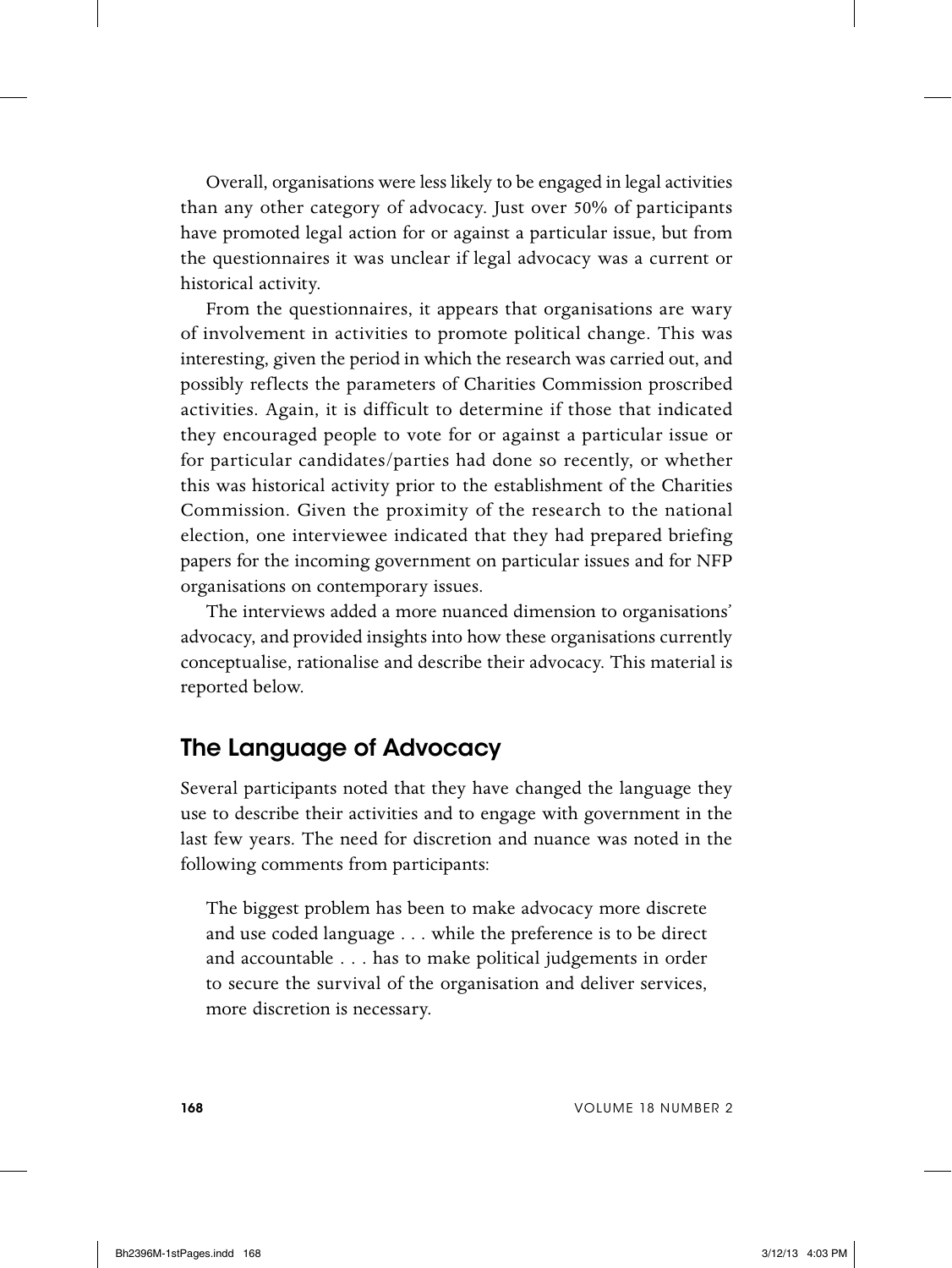If you are too strident or outspoken whether it is a real or perceived there is a risk of compromising our contract. This makes me very cautious.

Coded language may weaken the impact of advocacy for public policy change. The last quote also highlights a concern voiced by another participant that some NFPs are reluctant to speak out for fear of damaging future contracts. Whether it was a deliberate strategy or not, most participating organisations stressed that it was senior managers or the CEO who carried out their advocacy work, implying that this required discretion, sensitivity and with good judgement, as not only the organisation's credibility was at stake in relation to the positions they took on issues, but also potentially their contracts.

Agencies also struggle to gain an understanding of and to be able to speak 'the language of the market' and to find better ways of explaining the issues and what they do. One said: 'It took a long time to understand where market people are coming from. Their drivers are so profit-driven.'

Being seen as credible and being known to government was of importance to all of the organisations included in the study. One noted: 'If you have credibility you will be heard, but if it's a new issue it's hard to be heard. If the government doesn't know you, you won't be heard.' In speaking of barriers to advocacy, one noted a mismatch in worldviews or understanding of issues, saying: 'People don't listen to what you are saying or understand where you are coming from.' The need for good research was also highlighted. One participant believed that more research like the John Hopkins study would contextualise politicians' and public servants' understanding of contentious issues.

#### **De-radicalising/Professionalising**

Advocacy appears to be framed and influenced by the prevalent political ideologies. The participants' length of service in the sector enabled them to reflect on this. In discussing barriers to advocacy, one agency noted how the prevailing political ideology determined or restricted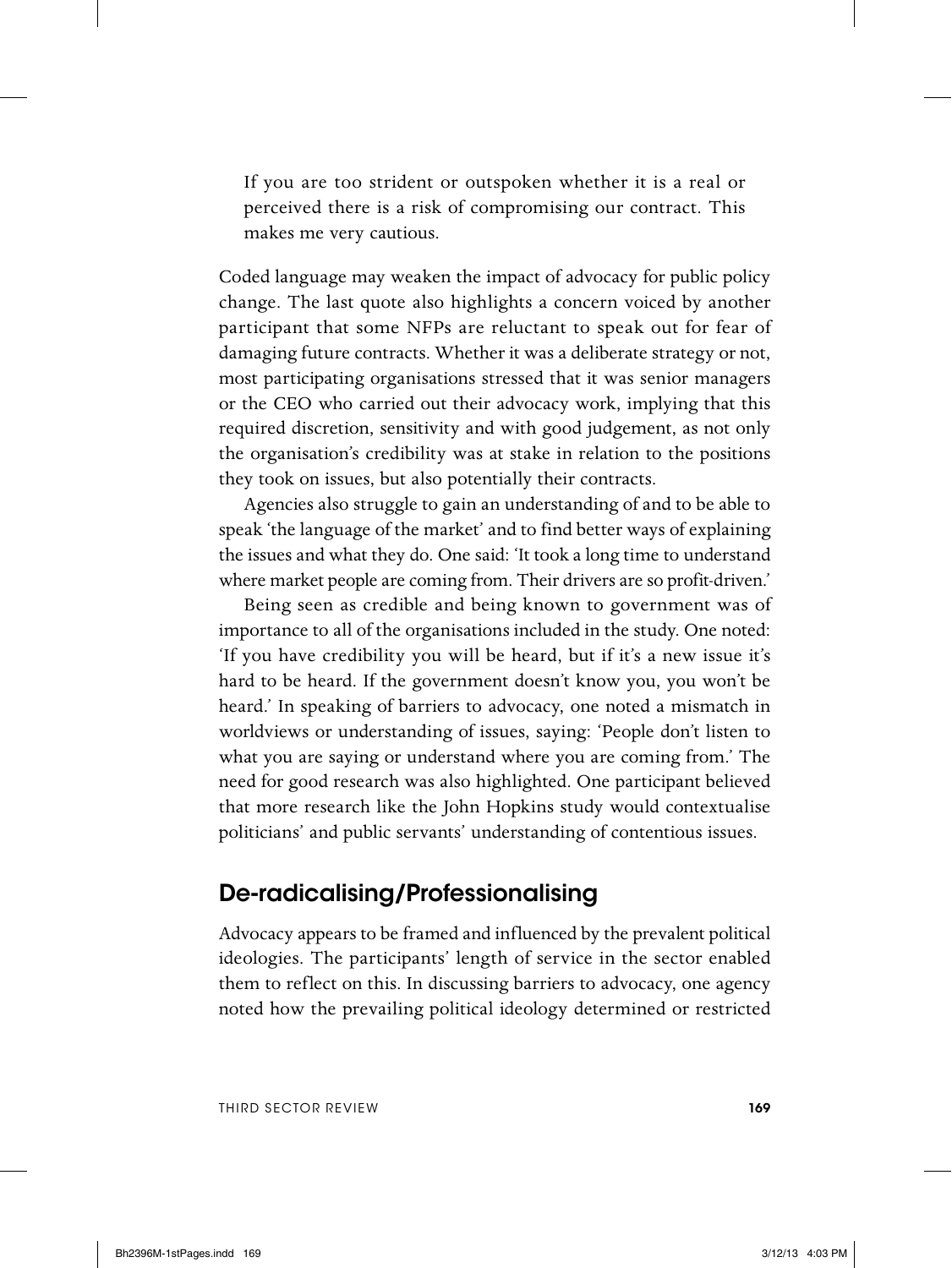their approaches. As they put it: 'The political feelings of the day or the government's views of the day determine our approach.'

The quote below builds on this, and reflects the continuum postulated by Onyx et al. (2009), with a move from radical to institutional advocacy: 'What we've done, we've moved from a radical group on the streets and have become pretty sophisticated at research and policy advocacy.'

Securing and maintaining government contracts undoubtedly determined and structured the type of advocacy organisations were involved in. Those that were less reliant on government funding appeared more confident in positioning themselves as advocacy organisations, and acknowledged advocacy was central to their work; however, one noted: 'We have no issues over advocacy; but we don't use the term "lobbying".'

Others were concerned that the utilisation of 'old-style activist activities' would damage their credibility, and so they have moved away from these: 'We have too much of an influential name, which you can't risk by getting arrested. There might be an element of getting older in this – but I think it's more strategic than that.'

Despite these reservations about their own organisation's involvement in more radical activities, the need and place of these was still considered an important information source and societal function (echoing Edwards [2009] and Ife [2008]). As one put it:

There are different forms of advocacy and it's all needed. Some groups are more radical than others and they should be able to do that without penalty or compromise to their status with the Charity Commission or their funding. They are also how policy is changed and we achieve a more just society. So now that voice has gone underground; how will the voice be heard? They should be able to express their opinions otherwise how do we hear from these people. The government needs to keep the doors open a bit so those who are willing to speak up can be heard.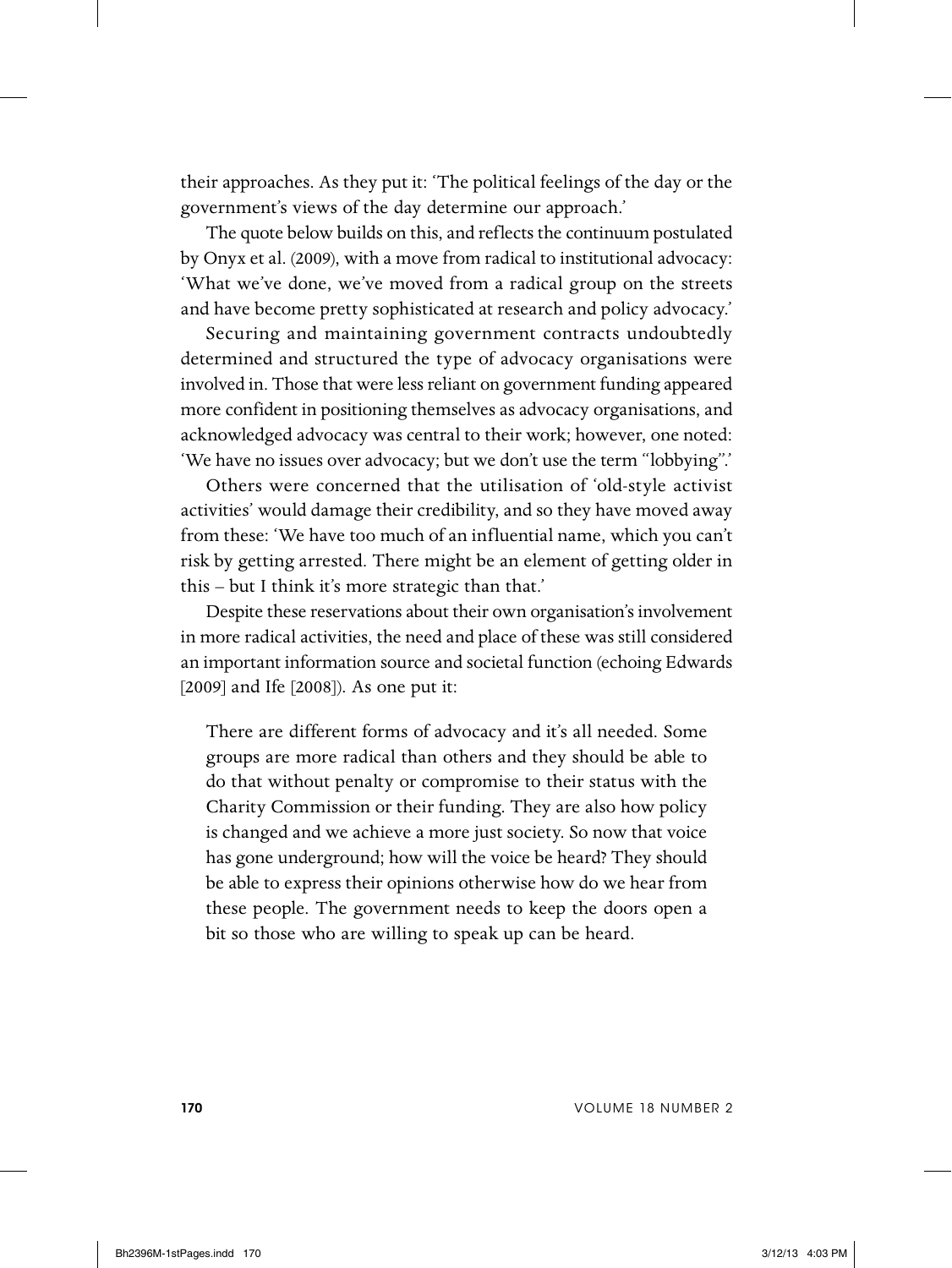#### **Relationships with Government**

Fostering and maintaining relationships with government officials and agencies was central to the work of the NFP managers interviewed, and determined their choice of strategies. All the organisations included were registered with the Charities Commission. Most indicated that registration was relatively straightforward, requiring minimal discussion or negotiation. Only one participant was reticent about discussing their registration or the negotiations required to enable them to register.

Several respondents noted that they had positive relationships with government officials and were listened to by them. Some differentiated their relationships with policy-makers in government departments, who were eager to hear of the detailed issues and impacts of policies on NFP clients, and their relationships with contract managers, with whom they negotiated their contracts for service: 'There is a collegial relationship at times with policy staff and they understand our values; but they are public servants under government control.'

Contractual relationships often left participants in a 'take it or leave it' position. Some noted that that contracts prohibited organisations from publicly criticising the government or government agency about matters relating to their contract, causing them to be cautious in their communication.

The introduction of 'High Trust' contracts by the Ministry of Social Development (MSD), for a limited number of NFPs, has changed the nature of contracting for a small number of organisations in our sample.1 To be considered for such a contract, a NFP must have a good track record and be a viable, well managed organisation – that is, be an integral part of their community, enabling them to work well with other agencies and demonstrate high performance.

Overall, the resource imbalances between NFPs and government agencies were acute. Often there was only one person in the NFP organisation responsible for managing and researching issues, whereas all government agencies had dedicated staff in each of these areas. Nevertheless, all saw all aspects of their relationship with government as a form of and forum for advocacy.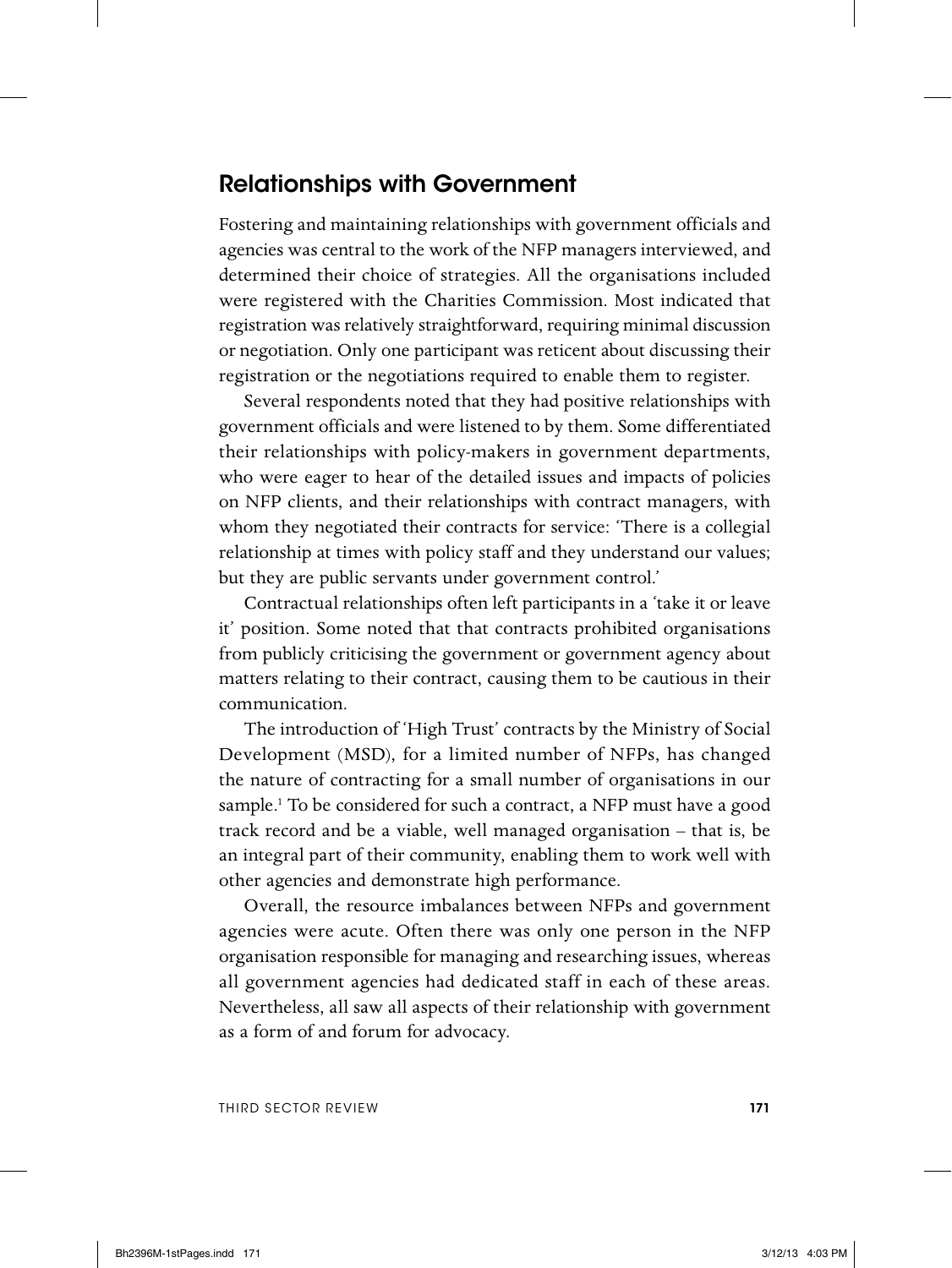### **Sector Coordination and Cooperation**

Participation in partnerships, networks, alliances and collective work was the accepted *modus operandi* for most in the study, especially in the advocacy arena. These relationships have taken on different organisational forms and varying degrees of formality, but all informants acknowledged that more could be achieved through collective rather than individual action. For at least one organisation there was open acknowledgement that working collectively had been a deliberate strategy of self-protection since the threat of funding cuts in the 1990s. There was also some suggestion that government ministers were only prepared to meet organisations collectively; they made it clear they 'were not interested in specific interest groups'.

Leadership rotated in these networks, depending on the issue and an organisation's particular expertise. At times, organisations provided data and information for others who were preparing position papers or submissions; at other times, they were the principal author of publications.

The increasing complexity and rapid changes in the sector over recent years made sector leaders more conscious of their positions and of the need to 'take the tail with them', while at the same time keeping themselves engaged with and informed by service delivery.

#### **Advocacy Success**

Participants readily spoke of their advocacy successes. Given their lengthy service in the sector (most appeared to have been involved for more than ten years), they were able to reflect on their success over time and through several government cycles. Most successful examples given took place during the period of the previous Labour government; this was also the time when NFP managers had most contact and influence with senior politicians or government officials.

Several respondents noted that, over time, they had needed to adjust their approaches and language in the face of evidence-based policymaking, shifting from a debate of issues in social terms to an emphasis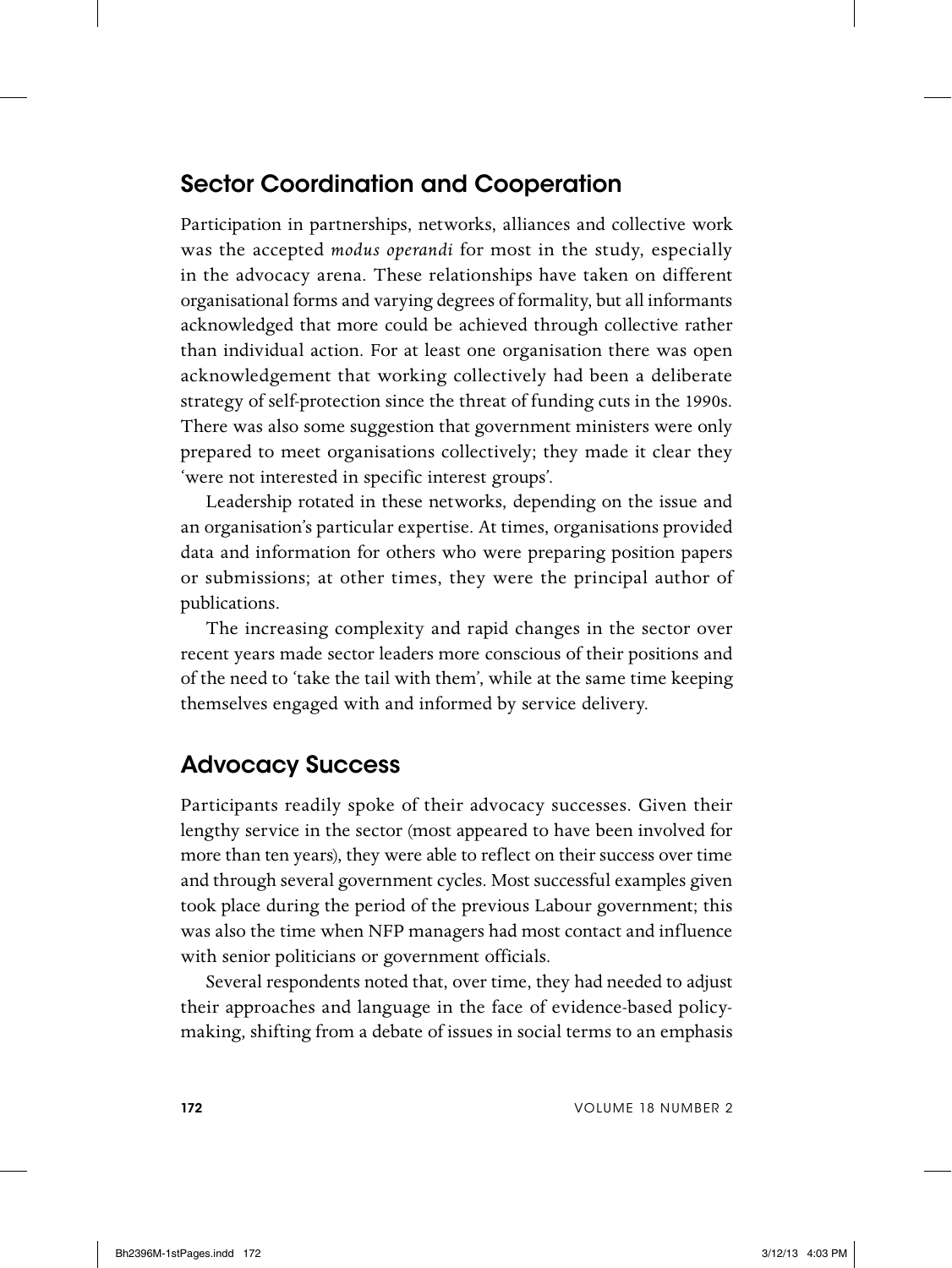on economic discourse and analysis. As noted above, participants needed to learn to understand 'the language of the market', with their advocacy at a lower ebb now than five years earlier. Nevertheless, a number of organisations felt they retained some influence. One interviewee commented: 'They had to dialogue with some of us who could actually talk their language, and I believe that modified them in a number of ways.'

Most participants viewed successful advocacy as that which changes or develops a government strategy or law. They took various positions within this, from mobilising community awareness around issues through to appointments on ministerial advisory panels. Within advocacy of this nature, developing their and their agencies' credibility to the point that they were considered a sounding board or trusted advisor to either senior government officials or politicians often featured. Several also mentioned their work contributing to or being a catalyst for the establishment of government agencies or structures.

Other recent successes included increased funding to cope with unanticipated impacts of government policy changes or social media campaigns, or increasing public awareness of particular issues in order for them to be addressed at a policy level. Advocacy of this sort was based on research, with one interviewee noting that attention to a particular issue was 'part of a broader social movement that is happening worldwide, and we are part of that movement'.

Interestingly, one respondent maintained that there was not one success story: 'Nothing stands by itself.' For this organisation, and the umbrella bodies, building the confidence and capacity of the community to respond to issues so they 'can be their own advocate' was an important hallmark of successful advocacy efforts, given the increasing complexity and diversity of issues facing the community and voluntary sector.

Funding for advocacy, however, is increasingly scarce. One respondent noted that 'as we are a small country, all agencies are incredibly lean', with organisations stretched to do 'more than we're paid for'.

Time constraints related to funding restrictions. One explained: 'Time is a barrier; advocacy takes a lot of time. The board is very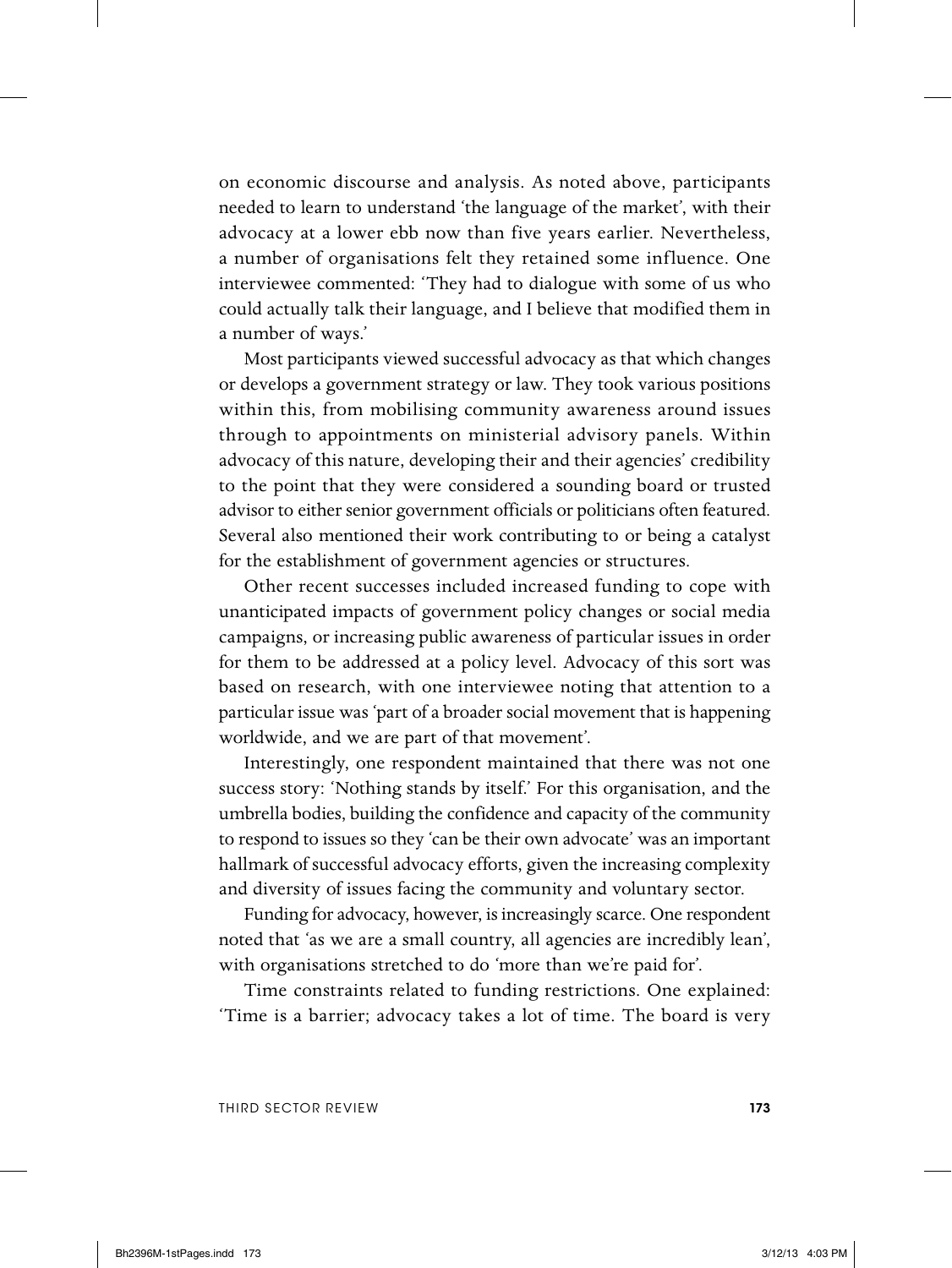supportive of me but there's a cost to being involved. There are hours of reading and the need to be away from work.'

While most examples given related to relationships with central government, a number of respondents noted their relationships with local government. With the formation of the Auckland Council in 2010, influencing local government and the formation of solid relationships of trust emerged as a theme in some Auckland-based agencies.

#### **Discussion**

Two notable differences emerge between this study and that of Onyx et al. (2009). The language of respondents in this New Zealand study was less militant or oppositional than that of their Australian colleagues. This could be because of the degree of familiarity NFP managers have with government officials and ministers. As Tennant et al. (2006, cited in O'Brien et al. 2009: 35) noted, New Zealand is quite different to Australia in that New Zealand NGOs have always had relatively easy access to MPs because of the small scale of the country, and the informal and often personal relationships between sector managers and politicians. Secondly, New Zealand's Mixed Member Proportional (MMP)2 electoral system has increased opportunities for NGOs to engage with political processes, as it favours the formation of coalition governments and therefore increases the need for negotiation and some degree of compromise.

Our findings, however, support Onyx et al. (2009) in that we see that NFP advocates opt for a range of approaches, including the formation of new networks, to carry out advocacy on behalf of a wider group. There are likely to be further shifts in relationships as NFP operating environments become more complex and change rapidly. Similarly, advocacy will change as political ideology is reflected in the NFP sector's relationship with government.

The introduction of 'High Trust' contracts is a relatively new initiative. We believe that if the number of these contracts increases, there will be more opportunities for frank and open discussion with government officials about issues that affect families and communities,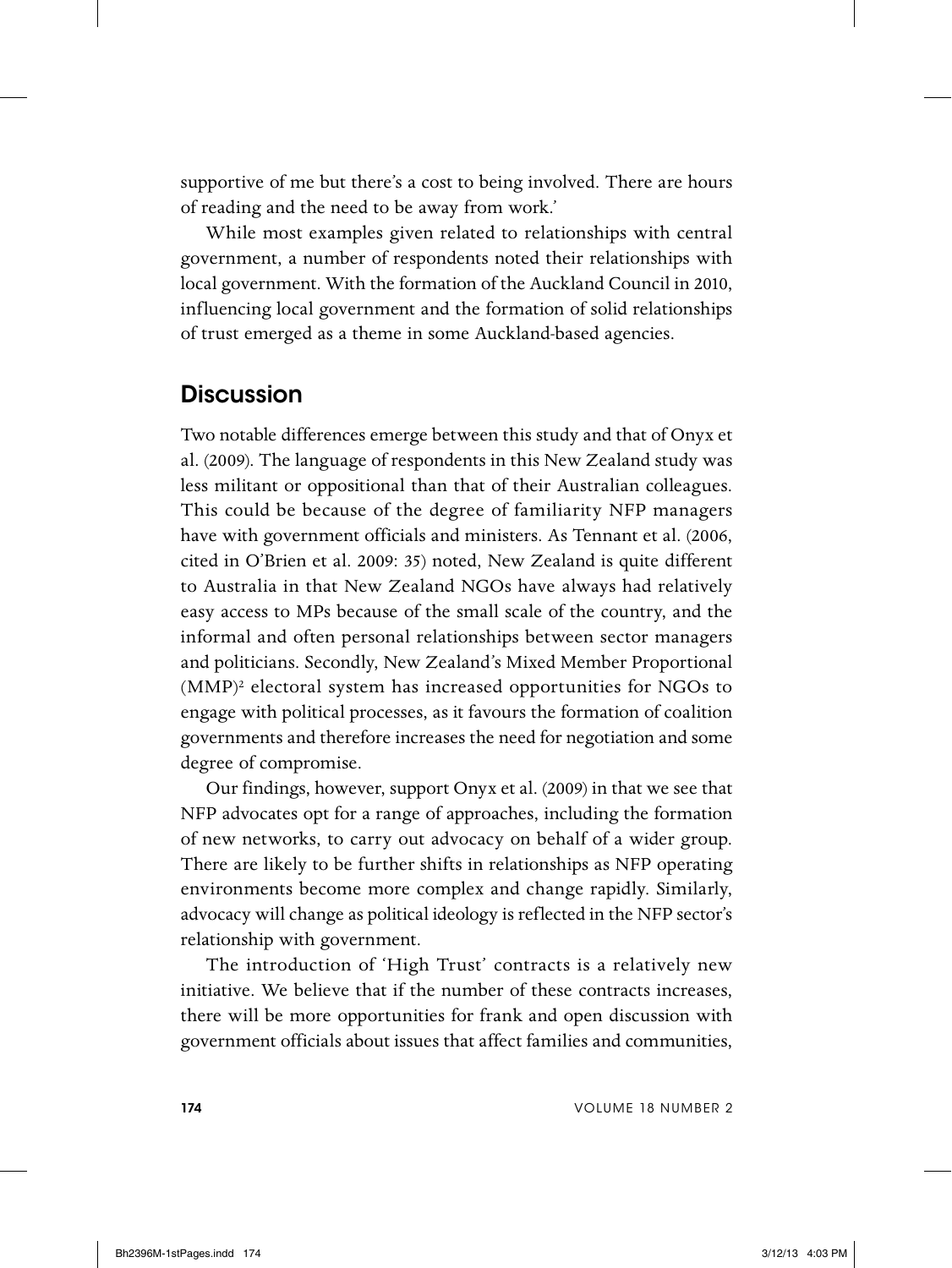but at the same time the move from radical to institutionalised advocacy will be further entrenched and accelerated.

Looking ahead, several respondents noted an increasing engagement with the private sector as a new avenue, target or ally in terms of indirect advocacy with government advocacy. The business sector could be considered an 'institutional elite'; as described in Onyx et al.'s (2008) definition, which has shaped this study, it is a notable departure from advocacy traditions amongst social sector NFPs in New Zealand.

Human rights also permeated the language of several participants, perhaps heralding an increased awareness of the way in which international standards can be an aspirational position or a yardstick for measuring issues, and a means with which to hold governments to account.

#### **Conclusion**

Returning to the literature on advocacy, a key point made by a number of writers (e.g. Onyx et al. 2009) and our informants was the importance of hearing the voices of those most affected by change in society. It is the knowledge that agencies accrue from their on-the-ground work in communities which provides the strength of their voices, and what is sought by government agencies and MPs.

 The literature highlights the impact of contracting within the public sector and its possible restrictions on government department CEOs providing free and frank advice to ministers. Those we interviewed believed that NFP contracting mirrors this. They see that changing political ideologies largely determine their advocacy approaches. We perceive that considerable risks will continue for those involved in advocacy, and predict that NFPs may feel increasingly inhibited in their advocacy in future.

It seems that NFPs' language will be further modified and their approaches will move even further from radical to institutionalised. Further, as the Office of the Auditor General noted in 2006, we believe that genuine partnerships between NFPs and government are difficult to achieve within the current disparities of power and resources, leading organisations to seek a wider range of funding to ensure their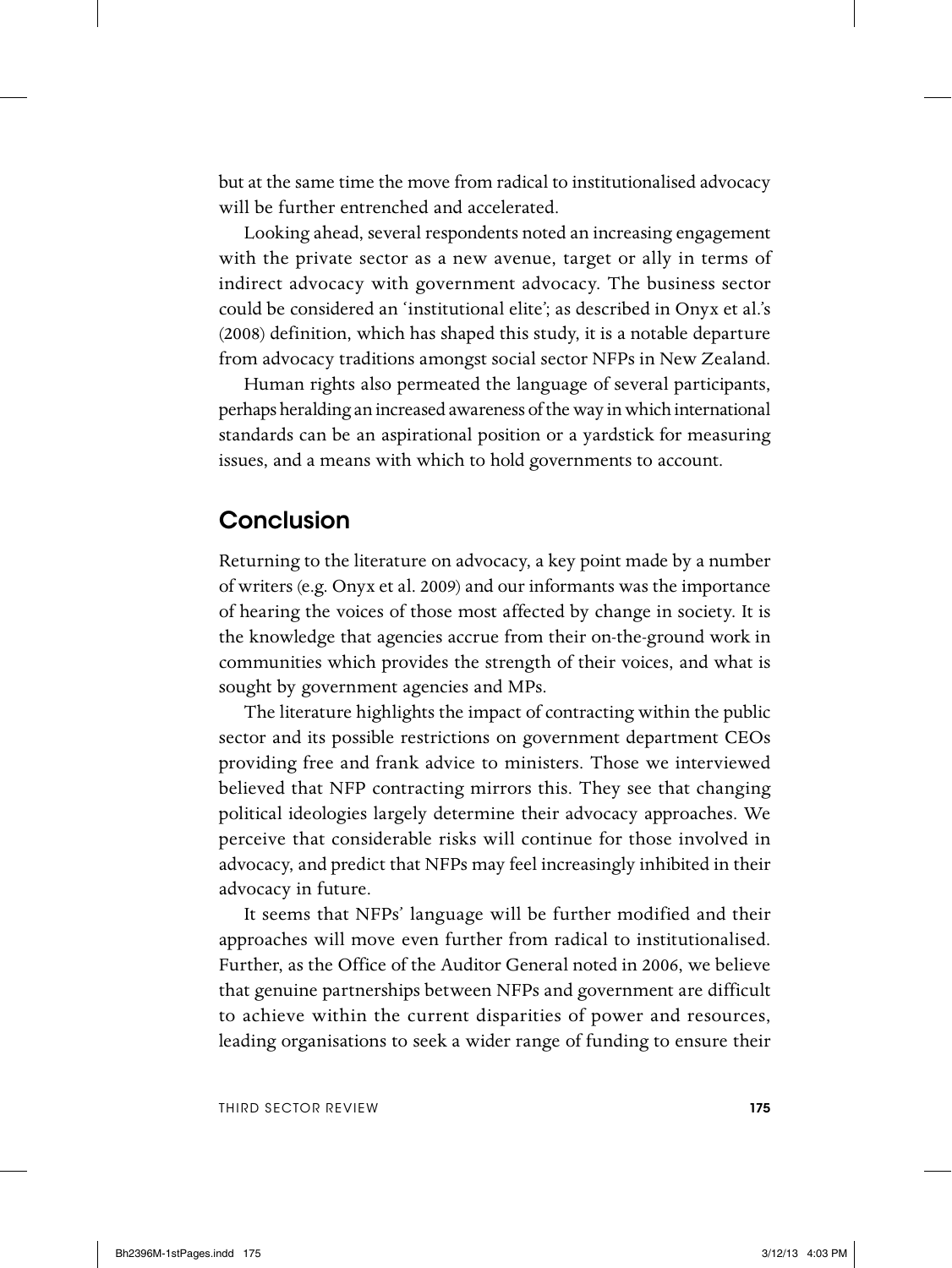sustainability, or to invest more in their relationships and networking in order to underpin their advocacy efforts.

Overall, we conclude that being committed to advocacy needs to be entrenched in an organisation's culture, and supported and led at a senior management and governance level to ensure its efficacy and to achieve a fairer society for all. Further, our study highlights how advocacy continues to evolve, even though organisations are increasingly self-regulating.

#### **NOTES**

- 1. The key elements of high trust contracting are being relationships-based; being guided by key principles; and keeping a focus on what needs to be achieved.
- 2. In the New Zealand MMP electoral system, the overall total number of party members in parliament mirrors the proportion of votes a party receives in an election. It also allows for the inclusion of members elected by geographic electorate, who are deducted from the party totals so as to maintain overall proportionality. Each voter casts two votes: one for their preferred party and another for their preferred electoral candidate.

#### **REFERENCES**

- Acosta, R. (2012) Advocacy Networks through a Multidisciplinary Lens: Implications for research agendas. *Voluntas*, 23: 156–181.
- Blaiklock, A. (2010) *Advocacy for Action*. Auckland: Health Promotion Forum.
- Bradford, S. (2004) Caution Urged on New Charities Commission Legislation. Green Party. Available at: www.greens.org.nz/speeches/ caution-urged-new-charities-commission-legislation.
- Casswell, S., Stewart, L. & Duigan, P. (1993) The Negotiation of New Zealand's Alcohol Policy in a Decade of Stabilized Consumption and Political Change: The role of research. *Addiction*, 88: 9S–17S.
- Charities Commission (n.d.) Examples of Charitable Purposes. Available at: www. charities.govt.nz.
- Charities Commission (n.d.) Advocacy and the Charities Act. Available at: www. charities.govt.nz.
- Chen, M. & Barker, K. (2011)The Problem Facing the Charitable Sector. Letter to ANGOA. Wellington: Chen Palmer.
- Cheyne, C., O'Brien, M. &Belgrave, M. (2005) Social Policy in Aotearoa New Zealand. Melbourne: Oxford University Press.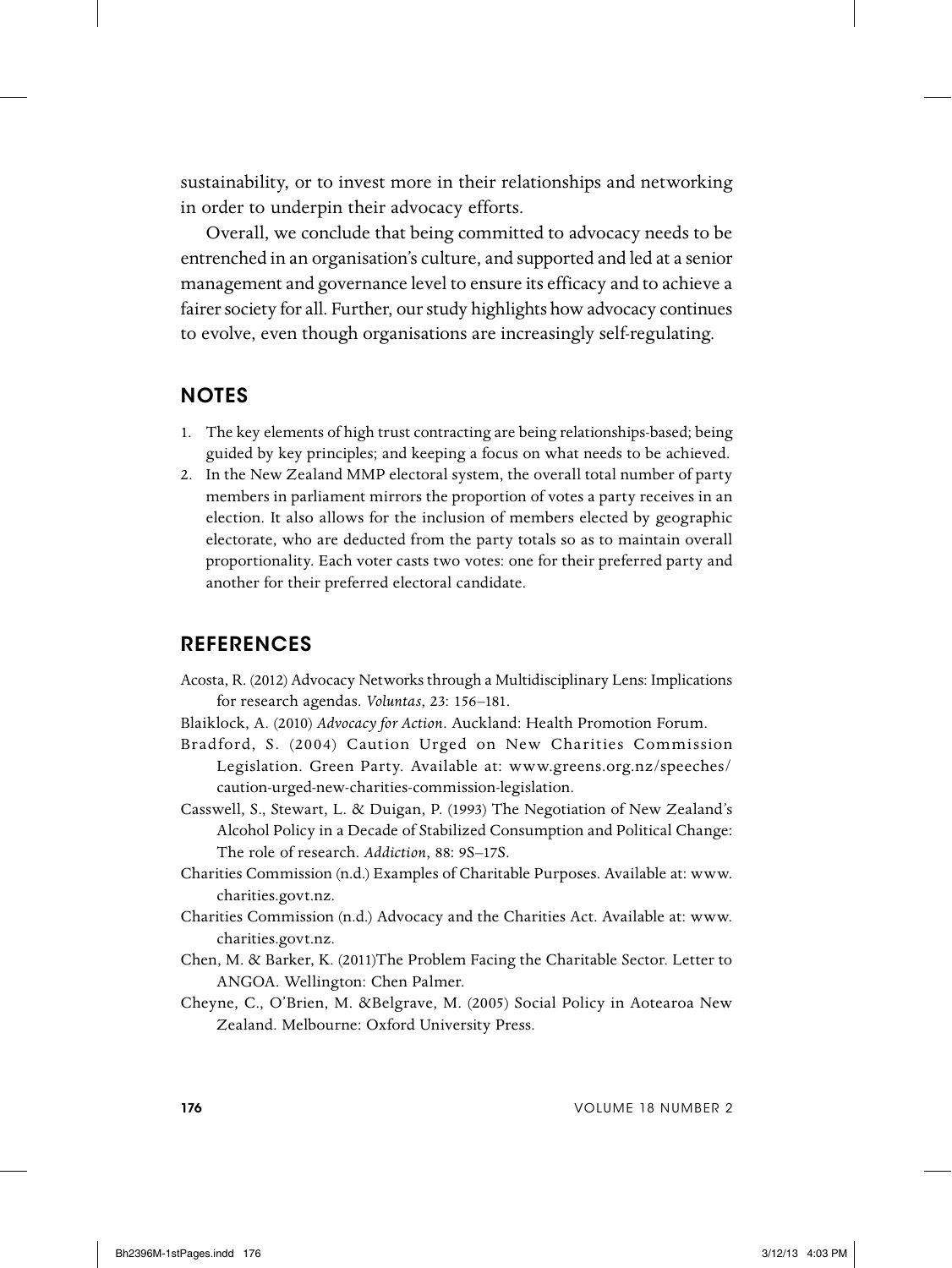- Chrisp, J. (2011) Maranga Mai; Nothing About Us Without Us! Human rights community development approach in New Zealand and the Philippines. *New Community Quarterly*, 9 (1): 16.
- Crean, P. & Baskerville, M. (2008) Community-based Advocacy: An exploratory study. Aotearoa New Zealand Social Work Review, 1: 32–42.
- Crutchfield, L. R. & McLeod Grant, H. (2008) *Forces for Good*. San Francisco: Jossey-Bass.
- Driscoll, L. (2009) Political Activities and NGOs in England & Wales. *International Journal of Not-for-Profit Law*, 12 (1): 3.
- Edwards, M. (2007) Keynote Address: Civil Society & Governance. DevNet/NZAID Symposium, 29–30 November 2007, Wellington, New Zealand. Available at http://www.youtube.com/watch?v=7t8uBr6I\_wg.
- Giddens, A. (1998) *The Third Way*. Cambridge: Polity Press.
- Ife, J. (2008) *Human Rights and Social Work*. Melbourne: Cambridge University Press.
- Ministry of Social Development (2010) High Trust Contracting. Available at: www.familyservices.govt.nz/working-with-us/funding-and-contracting/ high-trust-contracting/high-trust-contracting.html.
- O'Brien, M., Sanders, J. & Tennant, M. (2009) *The New Zealand Non-Profit Sector and Government Policy*. Wellington: Office for the Community & Voluntary Sector.
- Office of the Auditor-General (2010) Principles to Underpin Management by Public Entities of Funding to Non-government Organisations. Available at: www. oag.govt.nz/2006/funding-ngos/docs/funding-ngos.pdf.
- Office of the Community and Voluntary Sector (n.d.) Study of the Non-profit Sector. Available at: http://ocvs.govt.nz.customer.modicagroup.com/workprogramme/building-knowledge/study-of-the-non-profit-sector/index.html.
- Onyx, J., Armitage, L., Dalton, B., Melville, L., Casey, J. & Banks, R. (2009) Advocacy with Gloves on: The 'manners' of strategy used by some third sector organisations undertaking advocacy in NSW & Queensland. *Voluntas*, 21: 41–61.
- Onyx, J., Dalton, B., Melville, R., Casey, J. & Banks, R. (2008) Implications of Government Funding of Advocacy for Third Sector Dependence and Exploitation of Alternative Advocacy Funding Models. *Australian Journal of Social Issues*, 43 (4): 631–648.
- Samuels, J. (2007) Public Advocacy and People-centred Advocacy: Mobilising for social change. *Development in Practice*, 17 (4–5): 185–192.
- Sanders, J., O'Brien, M., Tennant, M., Sokolowski, S. &Salamon, L. (2008) *The New Zealand Non-Profit Sector in Comparative Perspective*. Wellington: Office of the Community & Voluntary Perspective.
- Tennant, M. (2006) *The Fabric of Welfare*. Wellington: Bridget Williams Books.
- Tennant, M., Sanders, J., O'Brien, M. & Castle, C. (2006) *Defining the Nonprofit Sector: New Zealand*. Wellington: Office of the Community & Voluntary Sector.